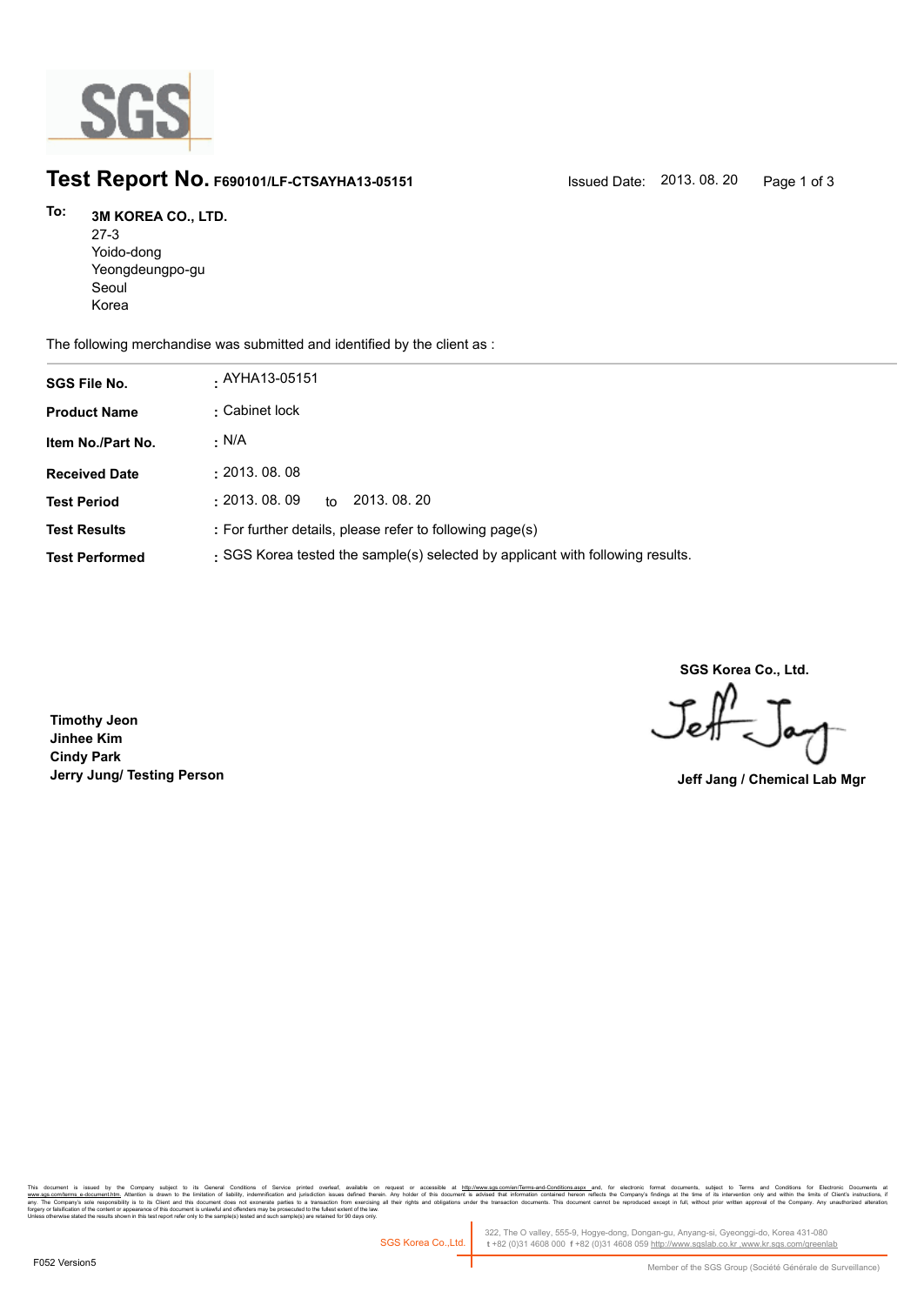

## **Test Report No. F690101/LF-CTSAYHA13-05151** Issued Date: 2013. 08. 20 Page 2 of 3

| Sample No.                 | . AYHA13-05151.001      |
|----------------------------|-------------------------|
| <b>Sample Description</b>  | : White plastic         |
| Item No./Part No.          | ∴ N/A                   |
| <b>Materials</b>           | : ABS / acryl foam tape |
| <b>Organotin Compounds</b> |                         |

| <b>Test Items</b>  | Unit  | <b>Test Method</b>   | <b>MDL</b> | <b>Results</b> |
|--------------------|-------|----------------------|------------|----------------|
| Monobutyltin (MBT) | mg/kg | DIN 38407-13 , GC/MS | 0.1        | N.D.           |
| Dibutyltin (DBT)   | mg/kg | DIN 38407-13 , GC/MS | 0.1        | N.D.           |
| Tributyltin (TBT)  | mg/kg | DIN 38407-13, GC/MS  | 0.1        | N.D.           |



NOTE:

- (1) N.D. = Not detected.(<MDL)
- $(2)$  mg/kg = ppm
- (3) MDL = Method Detection Limit
- $(4) -$  = No regulation
- (5) \*\* = Qualitative analysis (No Unit)
- (6) Negative = Undetectable / Positive = Detectable

. Company supect to its deneal Conding on the over punted overalt, any also the method of the method of the conssulted method in th<u>e method waves comperients asponented benevated that when the</u> companys indings at the tim forgery or falsification of the content or appearance of this document is unlawful and offenders may be prosecuted to the fullest extent of the law.<br>Unless otherwise stated the results shown in this test report refer only